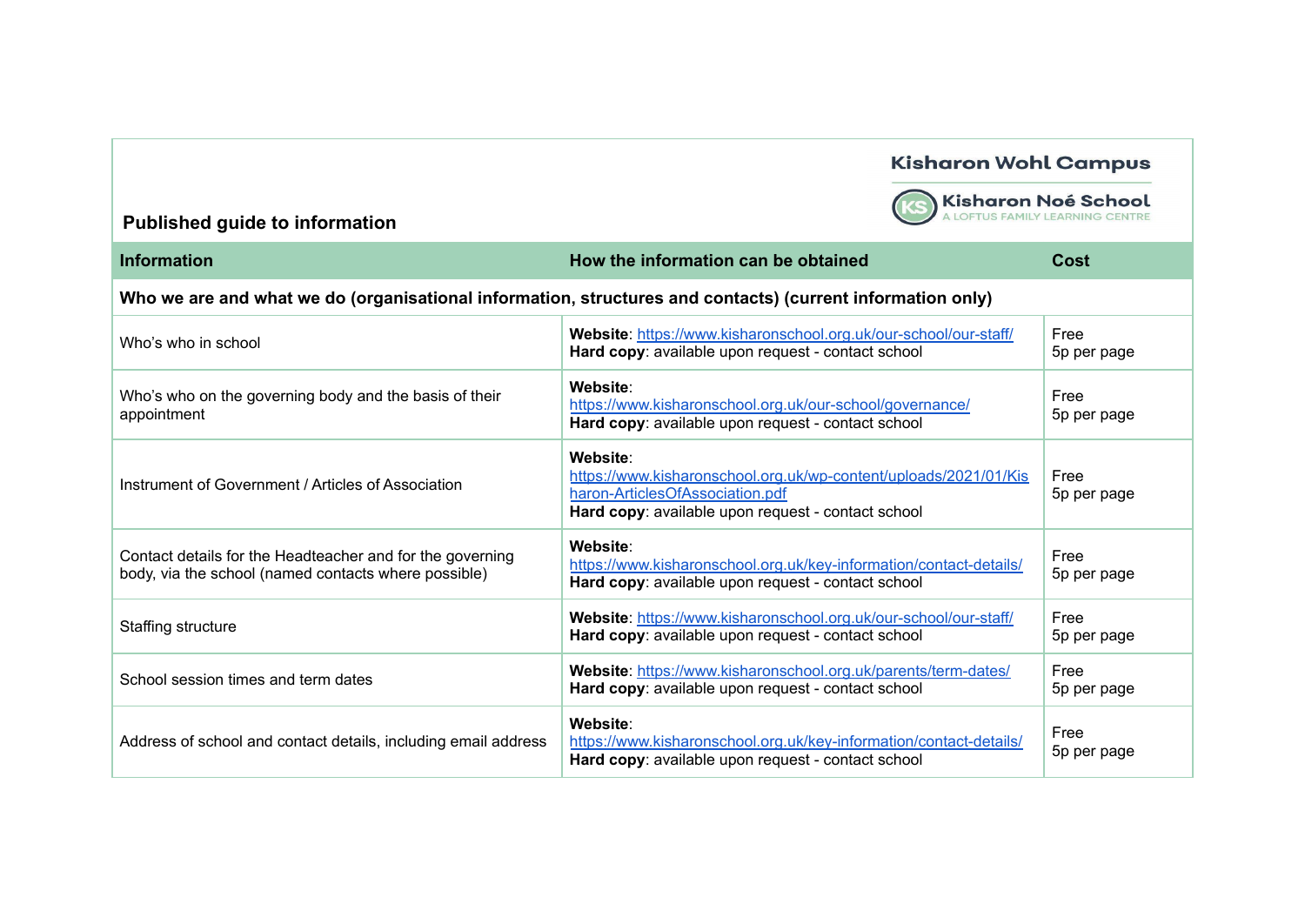

Kisharon Noé School

| <b>Information</b>                                                                                                                                                                                                   | How the information can be obtained                               | Cost        |  |
|----------------------------------------------------------------------------------------------------------------------------------------------------------------------------------------------------------------------|-------------------------------------------------------------------|-------------|--|
| What we spend and how we spend it (financial information relating to projected and actual income and expenditure, procurement,<br>contracts and financial audit) (current and previous financial year, as a minimum) |                                                                   |             |  |
| Annual budget plan and financial statements                                                                                                                                                                          | Hard copy: available upon request - contact school                | 5p per page |  |
| Capital funding                                                                                                                                                                                                      | Hard copy: available upon request - contact school                | 5p per page |  |
| Financial audit reports                                                                                                                                                                                              | Hard copy: available upon request - contact school<br>5p per page |             |  |
| Details of expenditure items over £2000 - published at least annually<br>but at a more frequent quarterly or six-monthly interval where practical                                                                    | Hard copy: available upon request - contact school                | 5p per page |  |
| Procurement and contracts the school has entered into, or information<br>relating to / a link to information held by an organisation which has done<br>so on its behalf (for example, a local authority)             | Hard copy: available upon request - contact school<br>5p per page |             |  |
| Pay policy                                                                                                                                                                                                           | Hard copy: available upon request - contact school<br>5p per page |             |  |
| Staff allowances and expenses that can be incurred or claimed, with<br>totals paid to individual staff members (SLT, whose basic salary is at<br>least £60,000 per annum) by reference to categories                 | Hard copy: available upon request - contact school<br>5p per page |             |  |
| Staffing, pay and grading structure. As a minimum the pay information<br>should include salaries for senior staff (SLT or above) in bands of<br>£10,000; for more junior staff, by salary range.                     | Hard copy: available upon request - contact school                | 5p per page |  |
| Governors' allowances that can be incurred or claimed, and a record of<br>total payments made to individual governors.                                                                                               | Hard copy: available upon request - contact school                | 5p per page |  |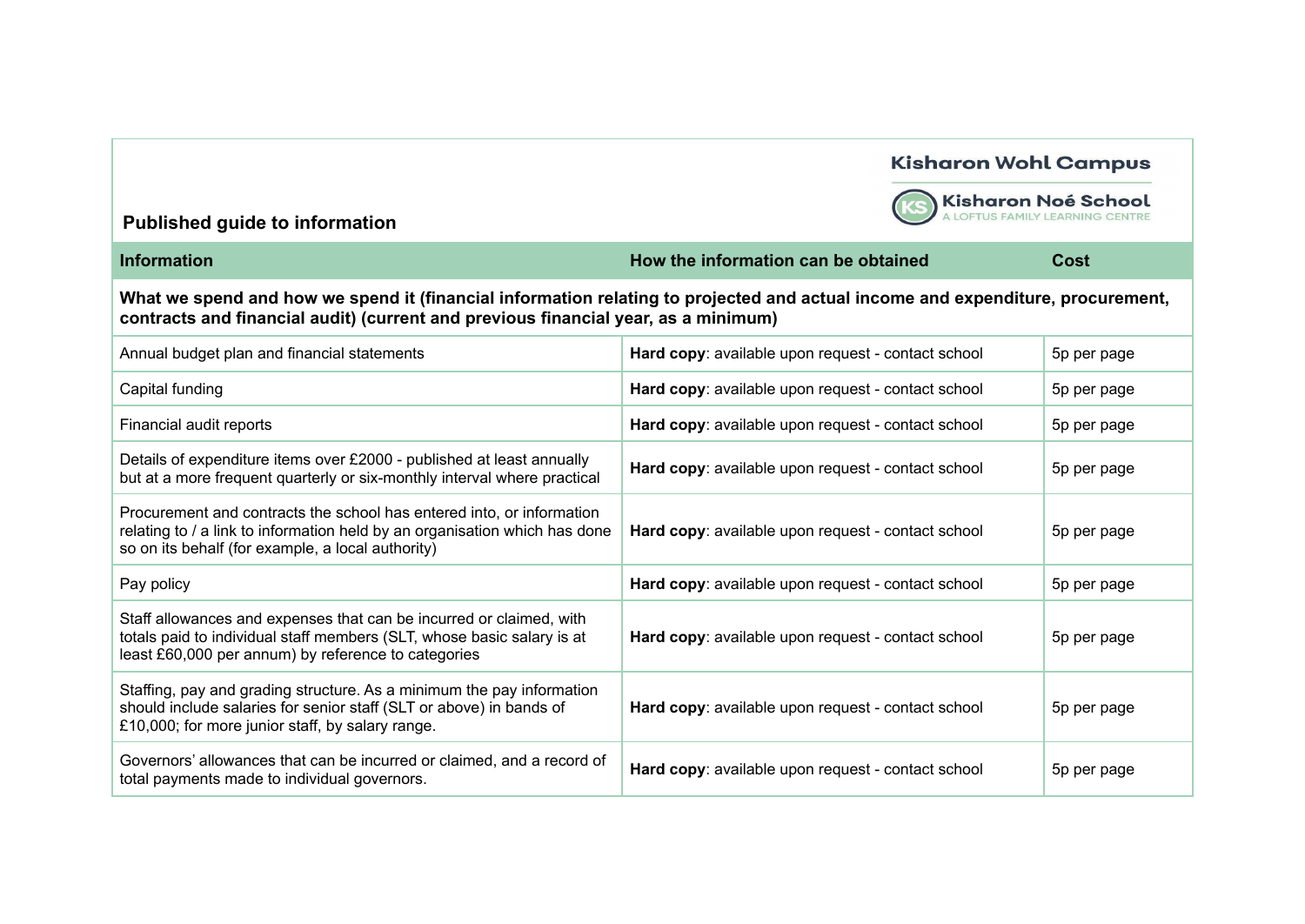

Kisharon Noé School

| <b>Information</b>                                                                                                                                                  | How the information can be obtained                                                                                                                                                   | Cost                        |
|---------------------------------------------------------------------------------------------------------------------------------------------------------------------|---------------------------------------------------------------------------------------------------------------------------------------------------------------------------------------|-----------------------------|
| What our priorities are and how we are doing (strategies and plans, performance indicators, audits, inspections and reviews)<br>(current information, as a minimum) |                                                                                                                                                                                       |                             |
| School profile<br>Performance data<br>Latest Ofsted report<br>Post-inspection action plan (where applicable)                                                        | Website:<br>https://www.kisharonschool.org.uk/our-school/<br>Website:<br>www.reports.ofsted.gov.uk/inspection-reports<br>Hard copy: available upon request - contact school           | Free<br>Free<br>5p per page |
| Performance management policy and procedures adopted by the governing<br>body                                                                                       | Hard copy: available upon request - contact school                                                                                                                                    | 5p per page                 |
| Performance data or a direct link to it                                                                                                                             | Hard copy: available upon request - contact school                                                                                                                                    | 5p per page                 |
| The school's future plans; for example, proposals for and any consultation<br>on the future of the school, such as a change in status                               | Hard copy: available upon request - contact school                                                                                                                                    | 5p per page                 |
| Safeguarding and child protection                                                                                                                                   | Website:<br>https://www.kisharonschool.org.uk/wp-content/uploads<br>/2022/05/Child-Protection-and-Safeguarding-Policy-1.<br>pdf<br>Hard copy: available upon request - contact school | Free<br>5p per page         |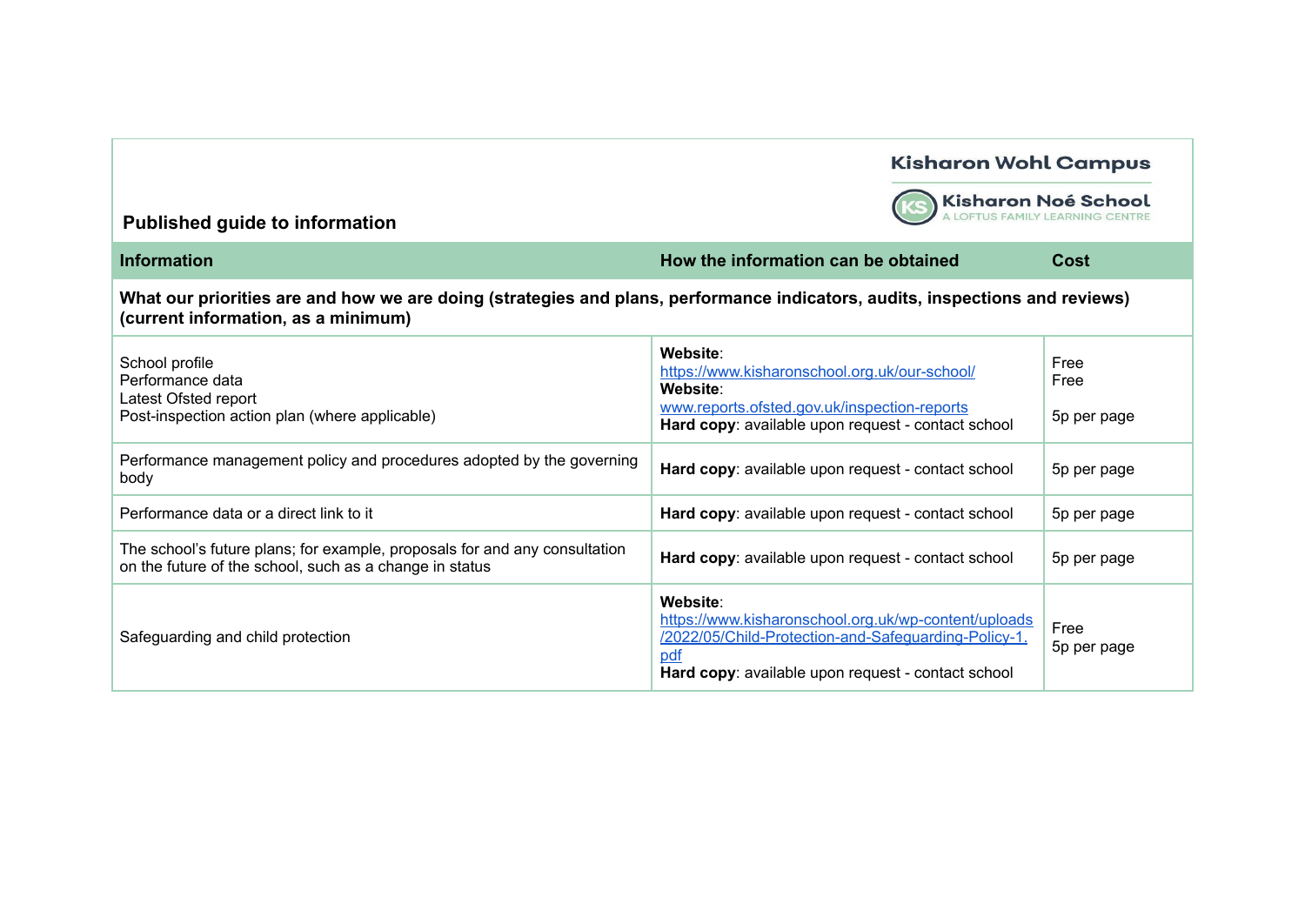

Kisharon Noé School

| <b>Information</b>                                                                                                                                                        | How the information can be obtained                                                                                                            | Cost                |
|---------------------------------------------------------------------------------------------------------------------------------------------------------------------------|------------------------------------------------------------------------------------------------------------------------------------------------|---------------------|
| How we make decisions (decision making processes and records of decisions) (current and previous three years, as a minimum)                                               |                                                                                                                                                |                     |
| Admissions policy / decisions (not individual admission decisions)                                                                                                        | Website:<br>https://www.kisharonschool.org.uk/key-information/ad<br>mission-information/<br>Hard copy: available upon request - contact school | Free<br>5p per page |
| Agendas and minutes of meetings of the governing body and its committees<br>(N.B. this will exclude information that his properly regarded as private to the<br>meetings) | Hard copy: available upon request - contact school                                                                                             | 5p per page         |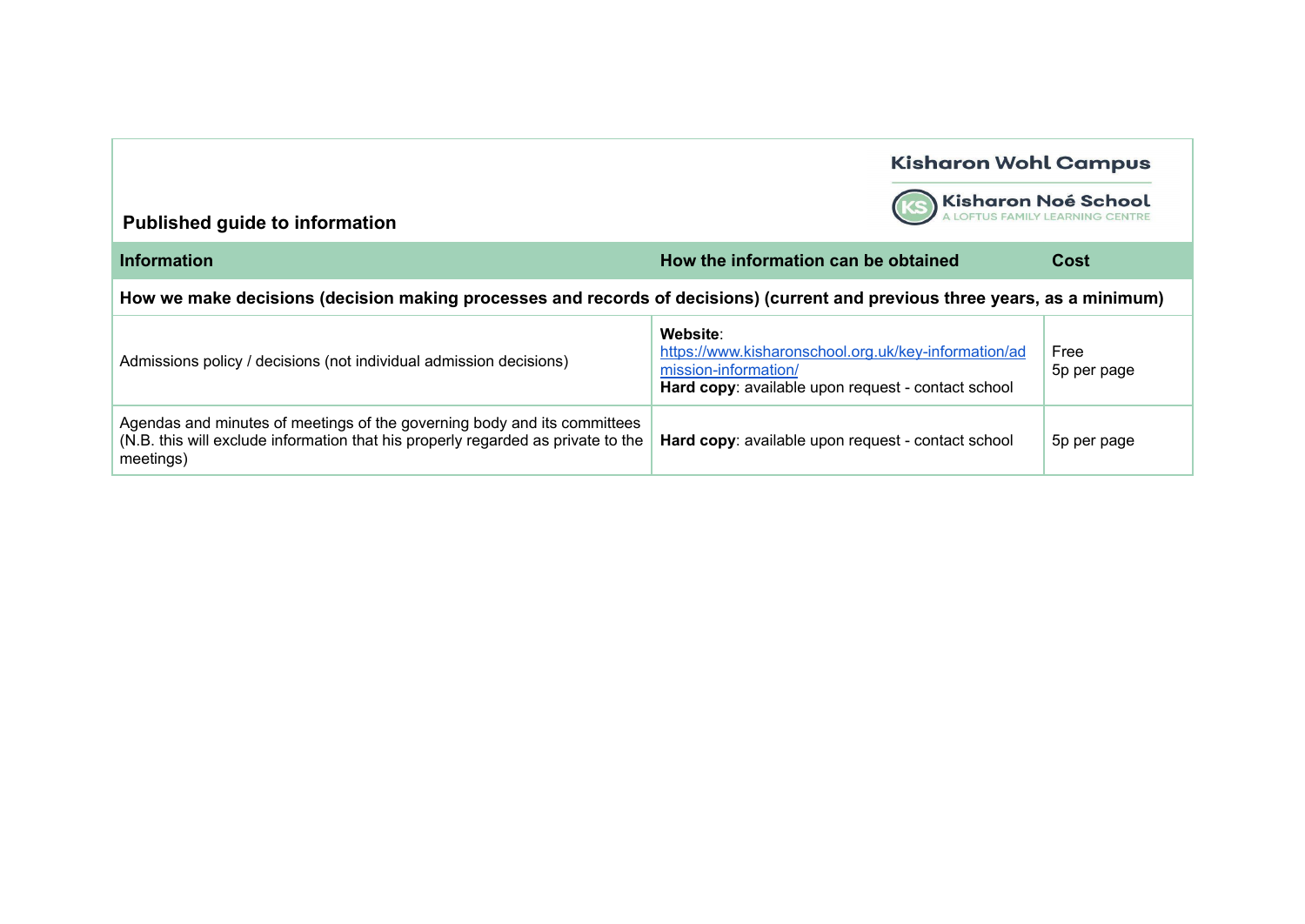| <b>Published guide to information</b>                                                                                                                                                                                                                                                                                                                                                                                                          | <b>Kisharon Wohl Campus</b>                                                                                                                                             | Kisharon Noé School |  |
|------------------------------------------------------------------------------------------------------------------------------------------------------------------------------------------------------------------------------------------------------------------------------------------------------------------------------------------------------------------------------------------------------------------------------------------------|-------------------------------------------------------------------------------------------------------------------------------------------------------------------------|---------------------|--|
| <b>Information</b>                                                                                                                                                                                                                                                                                                                                                                                                                             | How the information can be obtained                                                                                                                                     | Cost                |  |
| Our policies and procedures (current written protocols, policies and procedures for delivering our services and responsibilities)<br>(current information only; as a minimum these must include policies, procedures and documents that the school is required to<br>have by statute or by its funding agreement or equivalent, or by the English government. These will include policies and<br>procedures for handling information requests) |                                                                                                                                                                         |                     |  |
| Records management and personal data policies including:<br>Information security policies<br>$\bullet$<br>Records retention, destruction and archive policies<br>Data protection (including information sharing policies)                                                                                                                                                                                                                      | Website:<br>https://www.kisharonschool.org.uk/key-information/poli<br>cies/<br>Hard copy: available upon request - contact school                                       | Free<br>5p per page |  |
| Charging regimes and policies                                                                                                                                                                                                                                                                                                                                                                                                                  | Website:<br>https://www.kisharonschool.org.uk/wp-content/uploads<br>/2022/05/Charging-and-remissions-policy-3.pdf<br>Hard copy: available upon request - contact school | Free<br>5p per page |  |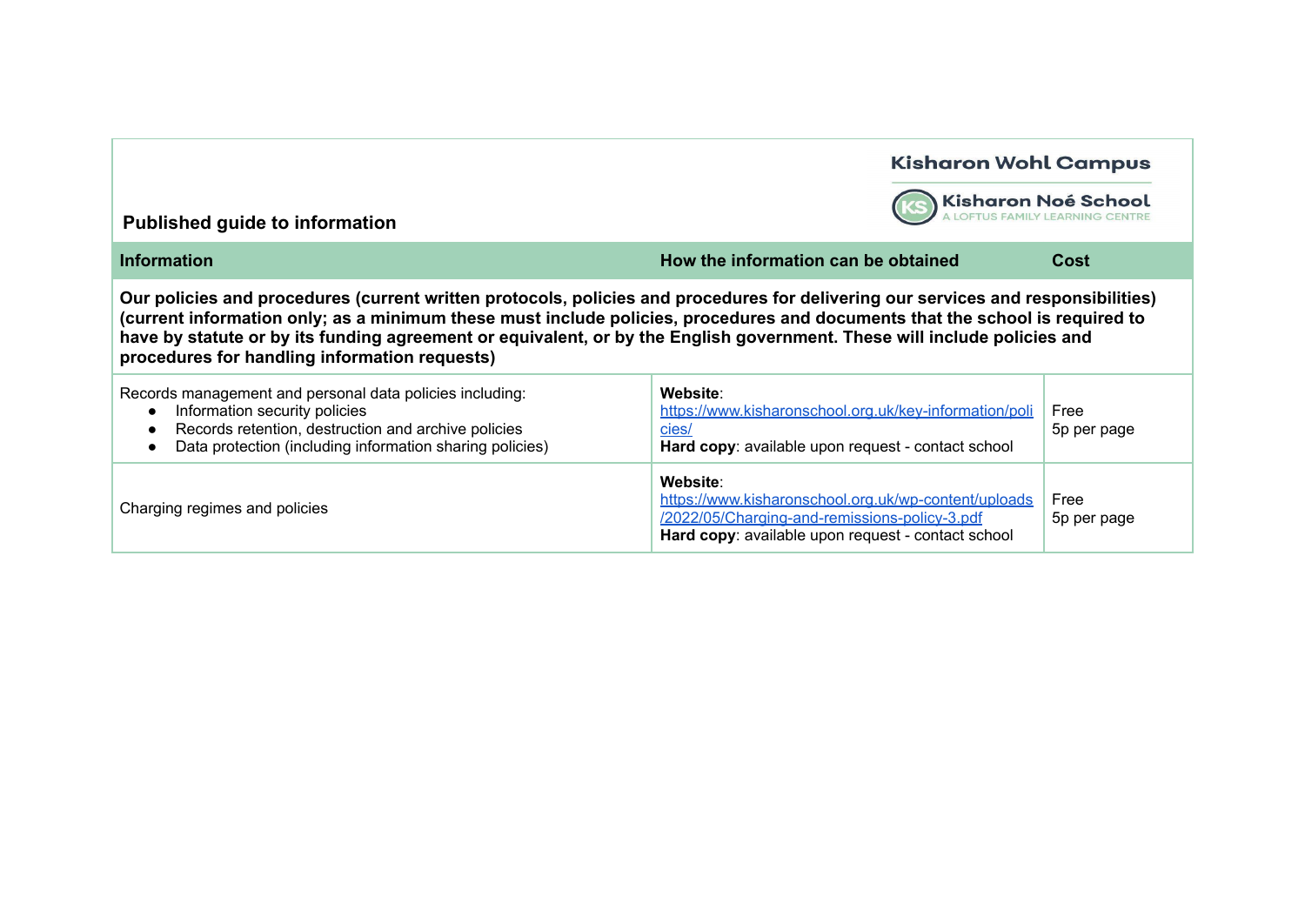**KS** 

Kisharon Noé School

| <b>Information</b>                                                                                                 | How the information can be obtained                                                                                                                      | Cost                |
|--------------------------------------------------------------------------------------------------------------------|----------------------------------------------------------------------------------------------------------------------------------------------------------|---------------------|
| Lists and registers (currently maintained lists and registers only; this does not include the attendance register) |                                                                                                                                                          |                     |
| Curriculum circulars and statutory instruments                                                                     | Website:<br>https://www.kisharonschool.org.uk/teaching-and-learni<br>ng/curriculum-and-assessment/<br>Hard copy: available upon request - contact school | Free<br>5p per page |
| Disclosure logs                                                                                                    | <b>Inspection only: Contact school</b>                                                                                                                   | Free                |
| Asset register                                                                                                     | <b>Inspection only: Contact school</b>                                                                                                                   | Free                |
| Any information the school is currently legally required to hold in publicly<br>available registers                | <b>Inspection only: Contact school</b>                                                                                                                   | Free                |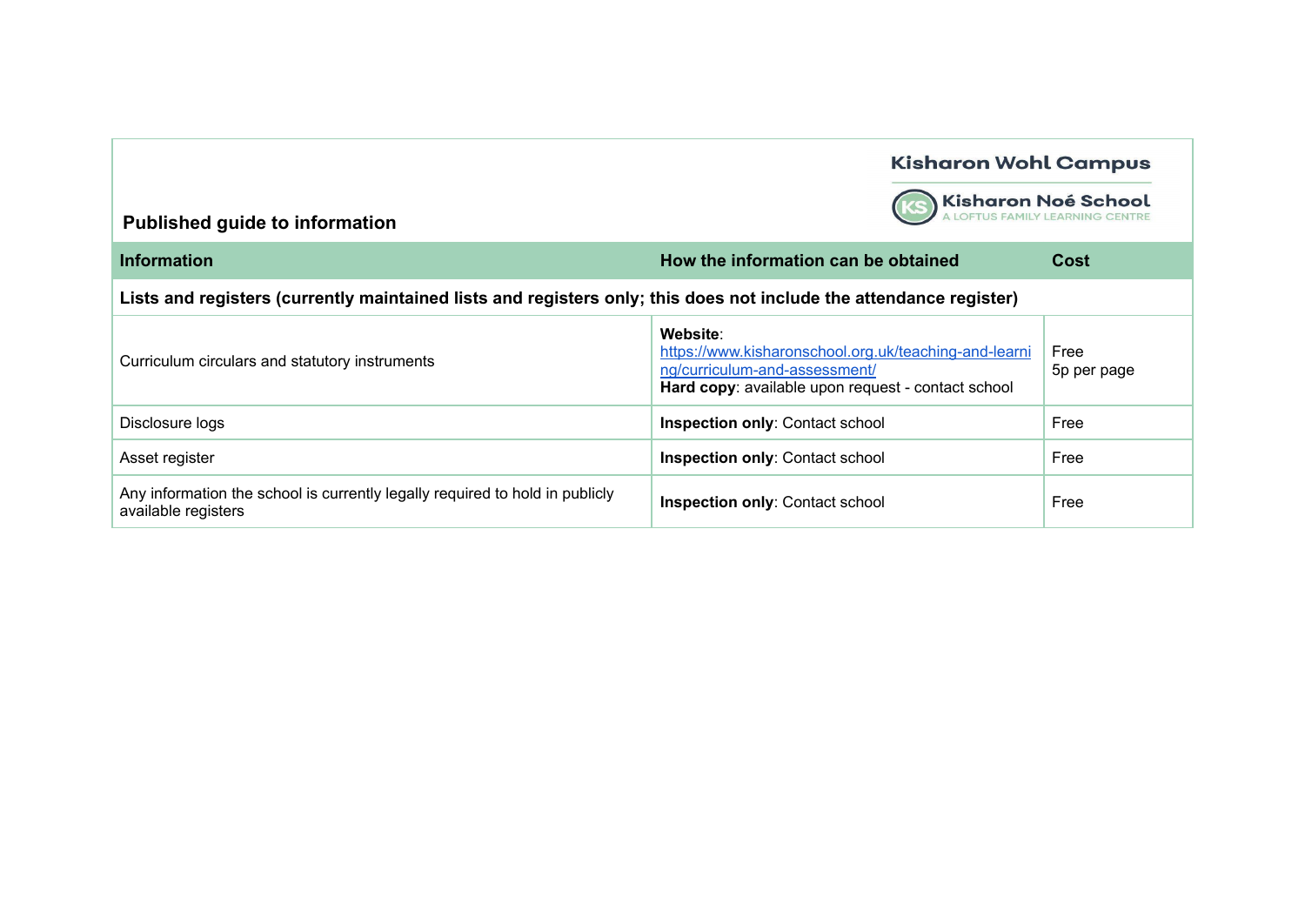

Kisharon Noé School

| <b>Information</b>                                                                                                                                                                 | How the information can be obtained                                                                                                                                     | Cost                |  |
|------------------------------------------------------------------------------------------------------------------------------------------------------------------------------------|-------------------------------------------------------------------------------------------------------------------------------------------------------------------------|---------------------|--|
| The services we offer (information about the services we offer, including leaflets, guidance and newsletters produced for the public<br>and businesses) (current information only) |                                                                                                                                                                         |                     |  |
| Extra-curricular activities                                                                                                                                                        | Website:<br>https://www.kisharonschool.org.uk/teaching-and-learni<br>ng/blended-learning/<br>Hard copy: available upon request - contact school                         | Free<br>5p per page |  |
| Out of school clubs                                                                                                                                                                | Website:<br>https://www.kisharonschool.org.uk/teaching-and-learni<br>ng/blended-learning/<br>Hard copy: available upon request - contact school                         | Free<br>5p per page |  |
| Services for which the school is entitled to recover a fee, together with those<br>fees                                                                                            | Website:<br>https://www.kisharonschool.org.uk/wp-content/uploads<br>/2022/05/Charging-and-remissions-policy-3.pdf<br>Hard copy: available upon request - contact school | Free<br>5p per page |  |
| School publications, leaflets, books and newsletters                                                                                                                               | Hard copy: available upon request - contact school                                                                                                                      | Free<br>5p per page |  |